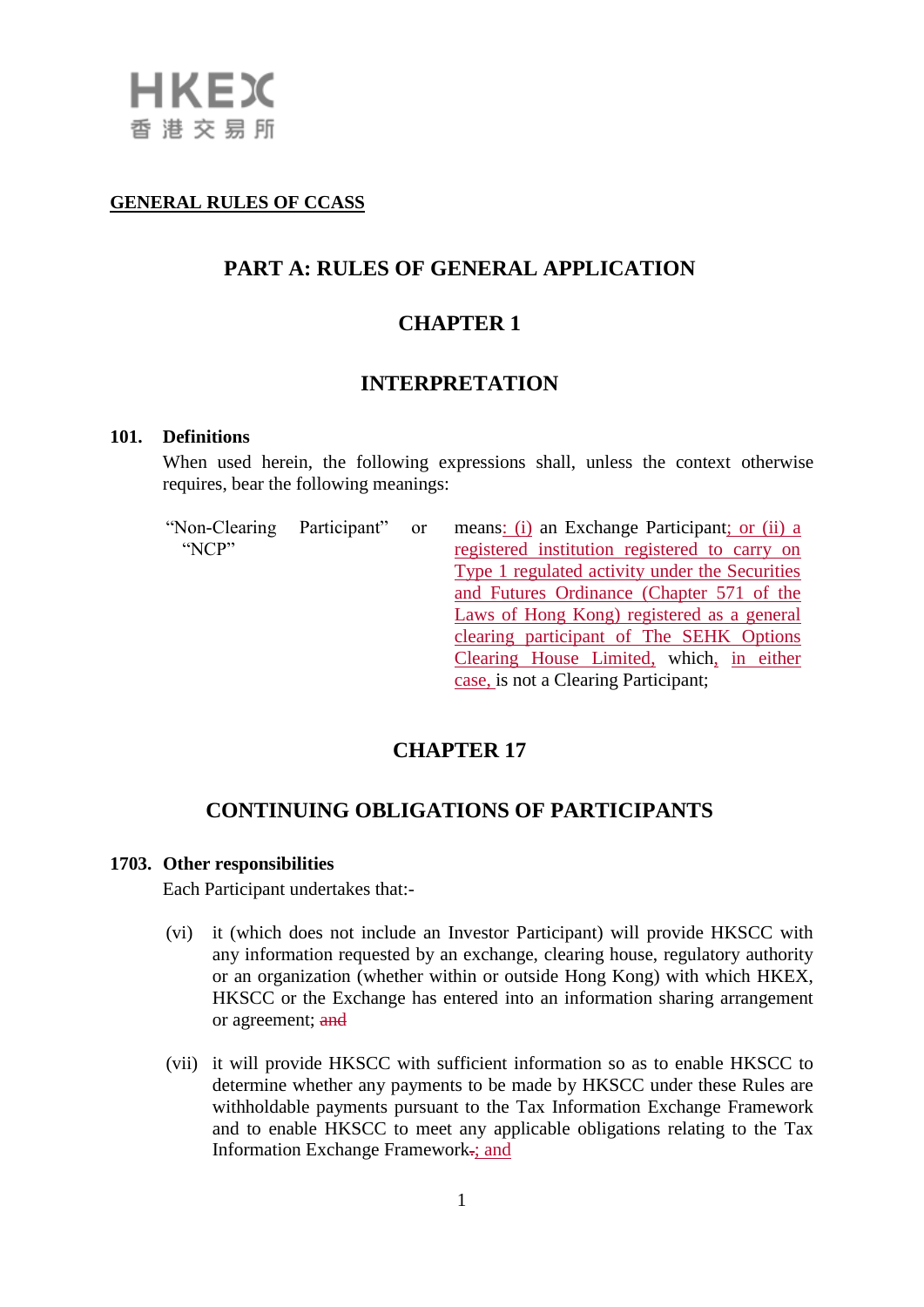## (viii) it (which does not include an Investor Participant) will provide to HKSCC:

- (a) as soon as reasonably practicable subsequent to any reorganisation of its corporate group, an updated group organisation chart;
- (b) on an annual basis, a list of each of its direct and indirect shareholders holding 10% or more of the share capital or voting rights of the Participant;
- (c) as soon as reasonably practicable following a change (direct or indirect) of 10% or more in the share capital or voting rights of the Participant (including any change in the interest of an existing shareholder who holds an interest (direct or indirect) of 10% or more in the share capital or voting rights of the Participant and any new shareholder acquiring an interest (direct or indirect) of 10% or more in the share capital or voting rights of the Participant), the relevant information setting out such change; and
- (d) within the time frame specified by HKSCC, such information as HKSCC may request from time to time including changes to its financial condition.

### **1704. GCPs which are registered institutions**

Each GCP which is a registered institution under the Securities and Futures Ordinance (Chapter 571 of the Laws of Hong Kong) shall notify HKSCC in writing without delay providing full particulars known to it of:

- (i) any failure to maintain Tier 1 capital in an amount not less than that set out in Rule 303;
- (ii) a decrease in Tier 1 capital by more than 10% from the amount of Tier 1 capital shown on its most recent financial information as provided to HKSCC pursuant to Section 19.2.3 of the Operational Procedures;
- (iii) any events or matters which relate to its clearing activities and exposure to general and financial risks as from time to time specified in these Rules or as HKSCC may from time to time specify or notify to GCPs;
- (iv) any material breach, infringement of or non- compliance with any provisions of these Rules, or where it has reason to suspect any such breach, infringement or non-compliance whether by itself, or any other persons acting on its behalf; and
- (v) within the time frame specified by HKSCC, submit to HKSCC such statements, books, records, accounts, other documents or information which